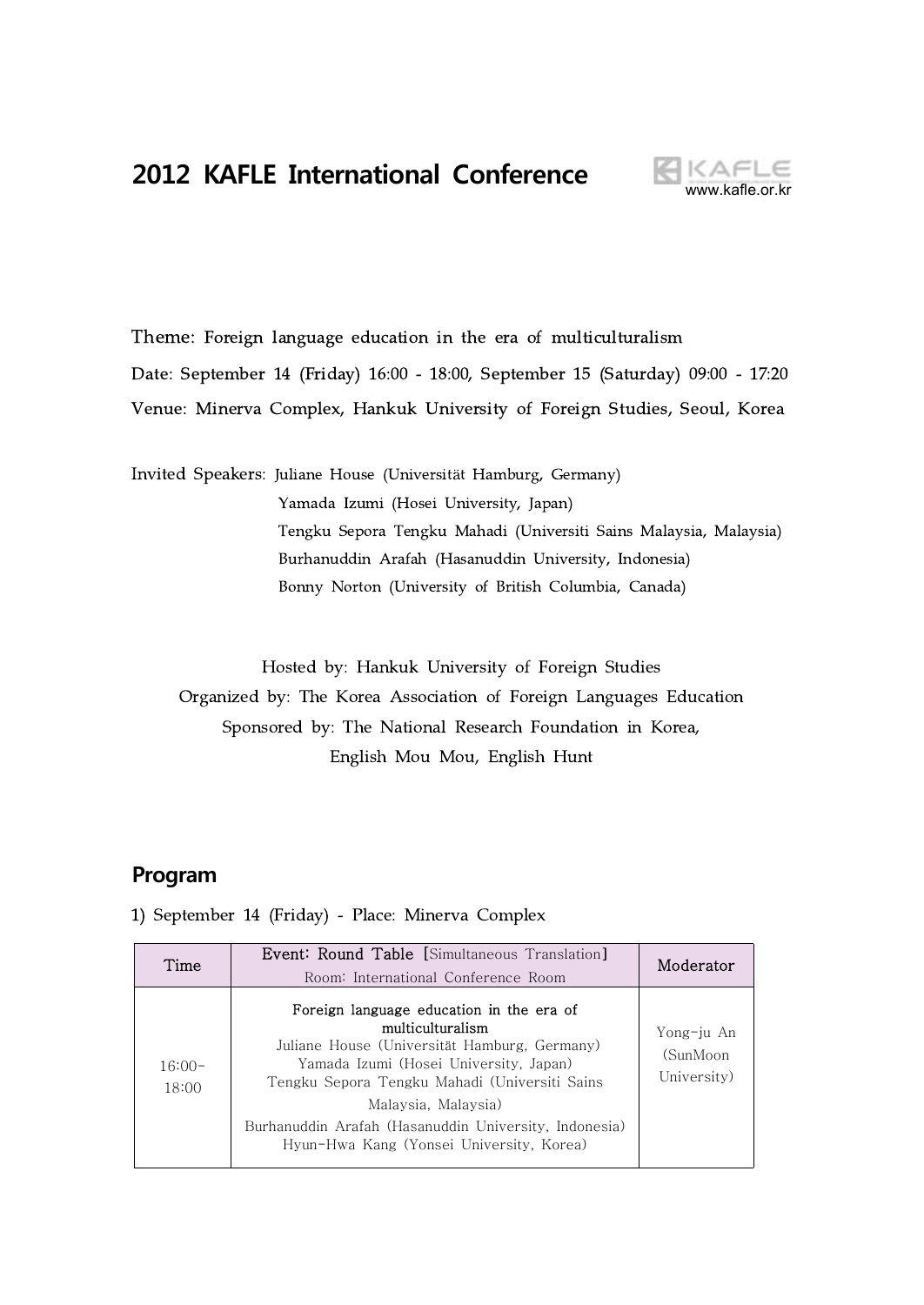| Time            |                                                        | Opening Event                                                         | Moderator                   |
|-----------------|--------------------------------------------------------|-----------------------------------------------------------------------|-----------------------------|
|                 |                                                        | Room: International Conference Room                                   |                             |
| $09:00 - 09:25$ |                                                        | Registration                                                          |                             |
|                 |                                                        | Welcoming Address [Simultaneous Translation]:                         | JaeWon Lee                  |
|                 |                                                        | Hyung-Uk Shin (President of KAFLE)                                    | (Hankuk                     |
| $09:25 - 09:40$ |                                                        | Congratulatory Speech [Simultaneous Translation]:                     | University of               |
|                 |                                                        | Chul Park                                                             | Foreign Studies)            |
|                 |                                                        | (President of Hankuk University of Foreign Studies)                   |                             |
|                 |                                                        | Plenary Speech [Simultaneous Translation]                             |                             |
|                 |                                                        | Room: International Conference Room                                   |                             |
|                 |                                                        |                                                                       | JungMin Ko                  |
|                 |                                                        | How to be polite in intercultural encounters                          | (Sungshin                   |
| $09:40-10:20$   |                                                        | Juliane House (Universität Hamburg, Germany)                          | Women's                     |
|                 |                                                        |                                                                       |                             |
|                 |                                                        |                                                                       | University)<br>YoungBu Kang |
|                 |                                                        | Junior language education in a multicultural society                  |                             |
| $10:20 - 11:00$ |                                                        | Yamada Izumi (Hosei University, Japan)                                | (KyungHee                   |
|                 |                                                        |                                                                       | University)                 |
|                 |                                                        | Special Presentation [Simultaneous Translation]                       |                             |
|                 |                                                        | Room: International Conference Room                                   |                             |
|                 |                                                        | Learning grammar with practical practices for L2                      | YoungShik Lee               |
| $11:00-11:20$   |                                                        | learners under EFL environment                                        | (HanNam                     |
|                 |                                                        | Won Chul Park (English Mou Mou, Korea)                                | University)                 |
| $11:20-11:50$   |                                                        | Coffee Break                                                          |                             |
|                 | General Meeting<br>Room: International Conference Room |                                                                       | JungMin Ko                  |
| $11:30-11:50$   |                                                        |                                                                       | (Sungshin                   |
|                 |                                                        |                                                                       | Women's                     |
|                 |                                                        |                                                                       | University)                 |
|                 |                                                        | <b>Concurrent Session</b>                                             |                             |
|                 | Session 1                                              | Multicultural identities and language                                 |                             |
|                 | (Room:                                                 | learning $[E]$                                                        | SookKyung Jung              |
|                 | International                                          | Bonny Norton                                                          | (DaeJeon                    |
|                 | Conference<br>Room)                                    | (University of British Columbia, Canada)                              | University)                 |
|                 |                                                        | Online Presentation                                                   |                             |
|                 |                                                        | A relevance model for enhanced foreign                                | HaeDong Kim                 |
| $11:50-12:30$   | Session 2                                              | language learning in tertiary education [E]                           | (Hankuk                     |
|                 | (Room:                                                 | Tengku Sepora Tengku Mahadi                                           | University of               |
|                 | $B-24$                                                 | (Universiti Sains Malaysia, Malaysia)                                 |                             |
|                 |                                                        |                                                                       | Foreign Studies)            |
|                 | Session 3                                              | Love and smile teaching:<br>An approach to the teaching of Indonesian | KyeongHee Rah               |
|                 | (Room:                                                 | as a foreign language [E]                                             | (ChungBuk                   |
|                 | $B-22$                                                 | Burhanuddin Arafah                                                    | University)                 |
|                 |                                                        | (Hasanuddin University, Indonesia)                                    |                             |
| $12:30-14:00$   |                                                        | Lunch                                                                 |                             |
| $14:00 - 15:30$ |                                                        | <b>Concurrent Sessions</b>                                            |                             |
| $15:30-15:50$   |                                                        | Coffee Break                                                          |                             |
| $15:50-17:20$   |                                                        | Concurrent Sessions                                                   |                             |
|                 |                                                        |                                                                       |                             |

## 2) September 15 (Saturday) - Place: Minerva Complex

\* Presentation Language: [E] = English, [K] = Korean,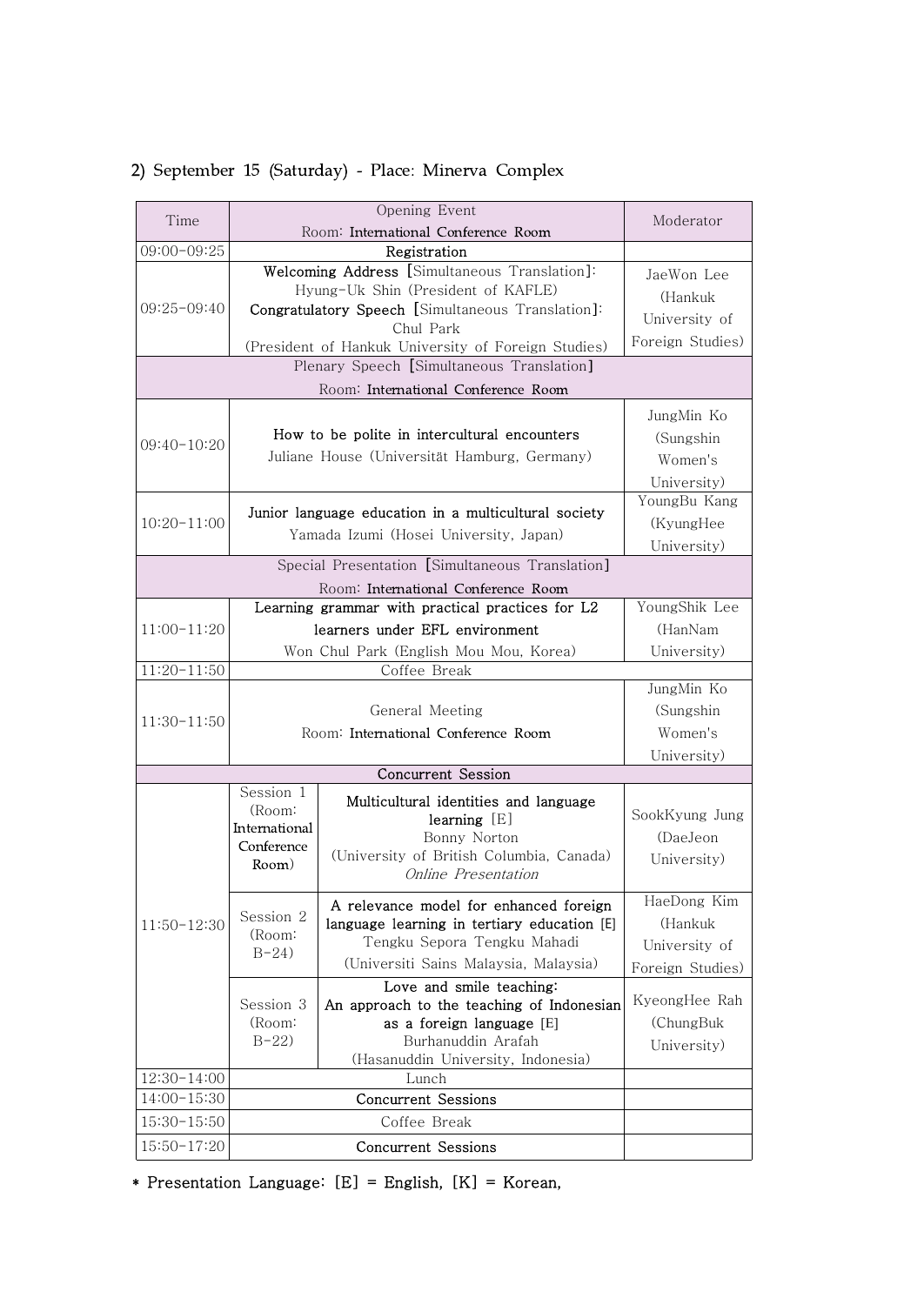| Time                                                             | Presentation Title and Presenter                                                                                                                                                                            | Moderator                                                             |  |  |
|------------------------------------------------------------------|-------------------------------------------------------------------------------------------------------------------------------------------------------------------------------------------------------------|-----------------------------------------------------------------------|--|--|
| Session Chair: Theaho Kang (Korea Nat'l University of Education) |                                                                                                                                                                                                             |                                                                       |  |  |
| $14:00-14:30$                                                    | Geo-economic factors of extensive reading and its<br>$effects$ $ E $<br>Jeong-ryeol Kim<br>(Korea Nat'l University of Education)                                                                            | SungHee Lee<br>(Chongshin)<br>University)                             |  |  |
| $14:30-15:00$                                                    | Aspeck kognitif dalam metafora Malaysia-Indonesia<br> Malay <br>Anida Binti Sarudin<br>(Universiti Pendidikan Sultan Idris)                                                                                 | Siti Saniah Abu<br>Bakar<br>(Sultan Idris<br>Education<br>University) |  |  |
| $15:00-15:30$                                                    | A correlation study of Korea university learners'<br>classroom position and grade $[K]$<br>SungHee Lee (Chongshin University).<br>Jiyoung Kang (Chung-Ang University)                                       | Kilryoung Lee<br>(Hankuk University<br>of Foreign Studies)            |  |  |
| $15:30-15:50$                                                    | Coffee Break                                                                                                                                                                                                |                                                                       |  |  |
|                                                                  | Session Chair: Hoo-Dong Kang (Chinju Nat'l University)                                                                                                                                                      |                                                                       |  |  |
| $15:50 - 16:20$                                                  | Recognition for supervision of elementary English<br>supervisors [E]<br>Mikyeong Yeo · Seung-Ryul Lee<br>(Korea Aerospace University)                                                                       | InJae Lim<br>(Kunkook)<br>University)                                 |  |  |
| $16:20-16:50$                                                    | Developing a project-based material<br>for culture-focused literature reading classes $[E]$<br>Minhee Yoon<br>(International Graduate School of English)                                                    | JinA Lee<br>(SangMyung<br>University)                                 |  |  |
| $16:50-17:20$                                                    | Immigrant Intergration RAA (Regionale Arbeitsstellen<br>zur Forderung von Kindern und Jugendlichen aus<br>Zuwandererfamilien) Programm in Germany) [K]<br>JaeWon Lee (Hankuk University of Foreign Studies) | Seung-Ryul Lee<br>(Korea Aerospace<br>University)                     |  |  |

Session 1 (Room: International Conference Room): Language Policy - I

### Session 2 (Room: B-24): Language Policy - II

| Time            | Presentation Title and Presenter                                                                                                                                   | Moderator                                               |
|-----------------|--------------------------------------------------------------------------------------------------------------------------------------------------------------------|---------------------------------------------------------|
|                 | Session Chair: KukHyun Cho (Hankuk University of Foreign studies)                                                                                                  |                                                         |
| $14:00-14:30$   | Acceptance and understanding of culture in German<br>language education in Korea $[K]$<br>Hyung-Uk Shin<br>(Hankuk University of Foreign Studies)                  | JaeWon Lee<br>(Hankuk University<br>of Foreign Studies) |
| 14:30-15:00     | On the criteria of the so-called 'Standard Mandarin'<br>E.<br>Xu Jie (University of Macao) $\cdot$<br>Ying Li (The Central China Normal University)                | HyunChul Kim<br>(Yonsei University)                     |
| $15:00 - 15:30$ | A layout to improve the construction and<br>management of classrooms especially designed to<br>teach English $[E]$<br>YoungJoo Jeon (Mokwon University)            | HeeKyung Lee<br>(Yonsei University)                     |
| $15:30-15:50$   | Coffee Break                                                                                                                                                       |                                                         |
|                 | Session Chair: AeJin Kang (Sookmyung Women's University)                                                                                                           |                                                         |
| $15:50 - 16:20$ | A study on the inadequacy of the returned Korean<br>children from abroad in learning Korean $[K]$<br>See-Gyoon Park · HeeKyung Lim<br>(Kunsan Nat'l University)    | HangRok Cho<br>(SangMyung)<br>University)               |
| $16:20-16:50$   | English language learning strategies of North Korean<br>defectors: University students [E]<br>Haerim Kim · Kilryoung Lee<br>(Hankuk University of Foreign studies) | KumHee Lee<br>(Induk University)                        |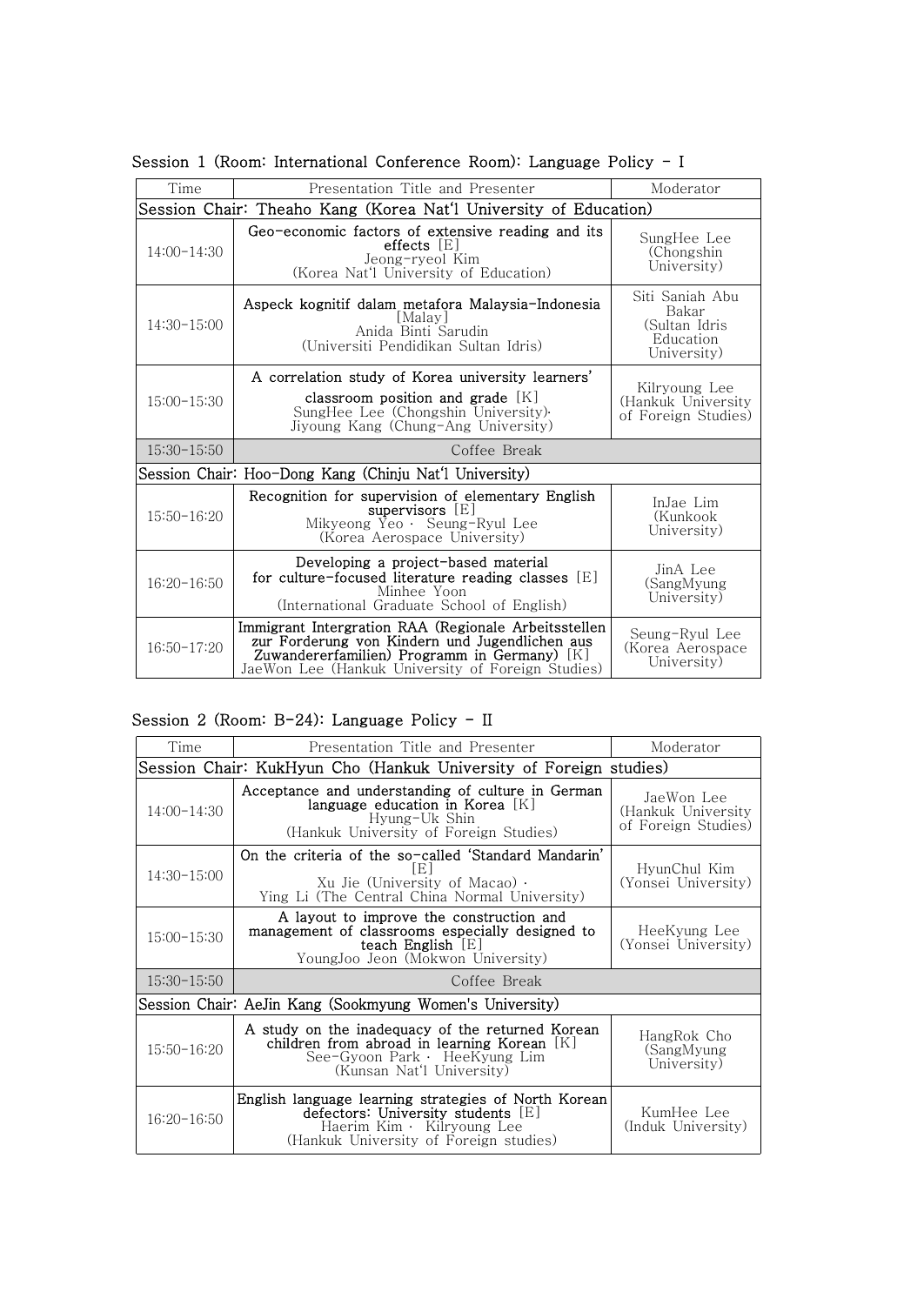| Time            | Presentation Title and Presenter                                                                                                                                                                     | Moderator                                                  |  |
|-----------------|------------------------------------------------------------------------------------------------------------------------------------------------------------------------------------------------------|------------------------------------------------------------|--|
|                 | Session Chair: HyeYoung Kim (Chung-Ang University)                                                                                                                                                   |                                                            |  |
| $14:00-14:30$   | A contrastive study of the modern Vietnamese titles<br>'anh, chi, em' and correspondence expressions of<br>Korean [K]<br>Do Ngoc Luyen (Ho Chi Minh University of Social<br>Sciences and Humanities) | Jeongsoon Joh<br>(Konkuk University)                       |  |
| $14:30-15:00$   | Dynamic role assignment in class discussion:<br>Exploring $S-S$ and $T-S$<br>interactions in a multi-cultural graduate class $[E]$<br>Su-Kyoung Mo (Kyunghee University)                             | Inyoung Shin<br>(Namseoul<br>University)                   |  |
| $15:00-15:30$   | Study on the education of Korean drama of Korean<br>address term and culture $[K]$<br>Liu Tingting (Yonsei University)                                                                               | HaeRi Kim<br>(Seoul Nat'l<br>University of<br>Education)   |  |
| $15:30-15:50$   | Coffee Break                                                                                                                                                                                         |                                                            |  |
|                 | Session Chair: Hae Ok Kim (Yonsei University)                                                                                                                                                        |                                                            |  |
| $15:50-16:20$   | Comparison of Chinese and Korean language cultures<br>through their objective and subjective characteristics<br>IK I<br>Ryung Kim (Yanbian University)                                               | EunHee Han<br>(Korea Nazarene<br>University)               |  |
| $16:20 - 16:50$ | A comparative study on the hand gestures between<br>Korean and Chinese cultures [K]<br>Zhang Jingxi (Yonsei University)                                                                              | HyunSook Yoon<br>(Hankuk University<br>of Foreign studies) |  |
| $16:50-17:20$   | Learning English and the world with Nobel Prize<br>winning speeches $[E]$<br>Gavin Farrell (Hankuk University of Foreign studies)                                                                    | JungMin Ko<br>(Sungshin Women's<br>University)             |  |

Session 3 (Room: B-22): Educational Contents - I

#### Session 4 (Room: B-21): Educational Contents - II

| Time          | Presentation Title and Presenter                                                                                                                                                                                                                                 | Moderator                                                               |
|---------------|------------------------------------------------------------------------------------------------------------------------------------------------------------------------------------------------------------------------------------------------------------------|-------------------------------------------------------------------------|
|               | Session Chair: SongHwa Han (Yonsei University)                                                                                                                                                                                                                   |                                                                         |
| $14:00-14:30$ | The direction of development of Korean education<br>curriculum in Korea Immigration and Integration<br>Program (KIIP) for immigrants: Through focus group<br>interview   K  <br>Hangrok Cho (Sangmyung University) $\cdot$<br>Mihye Lee (Ewha Womans University) | Hyun-Hwa Kang<br>(Yonsei University,<br>Korea)                          |
| $14:30-15:00$ | A study on value culture instruction through<br>literature - focusing on the novel, 'Please Look<br>After Mom' by Shin Kyung-Sook -<br>- IKI<br>Young Yoon (Honam University)                                                                                    | HyunJin Kim<br>(Ewha Womans<br>University)                              |
| $15:00-15:30$ | Suggestions for teaching German Klammer<br>$construction$ [K]<br>Miyoung Lee (Hankuk University of Foreign Studies)                                                                                                                                              | Junkyu Lee<br>(Hankuk University<br>of Foreign Studies)                 |
| $15:30-15:50$ | Coffee Break                                                                                                                                                                                                                                                     |                                                                         |
|               | Session Chair: JaeWook Kim (Hankook University of Foreign Studies)                                                                                                                                                                                               |                                                                         |
| $15:50-16:20$ | Multiculturalism in German films $[K]$<br>OkSeon Kim (Chosun University)                                                                                                                                                                                         | YoungSoon Yoon<br>(Korea Institute for<br>Curriculum and<br>Evaluation) |
| $16:20-16:50$ | A case study of developing a course for intercultural<br>communication $[K]$<br>SuYon You (Ewha Womans University)                                                                                                                                               | Young Yoon<br>(Honam University)                                        |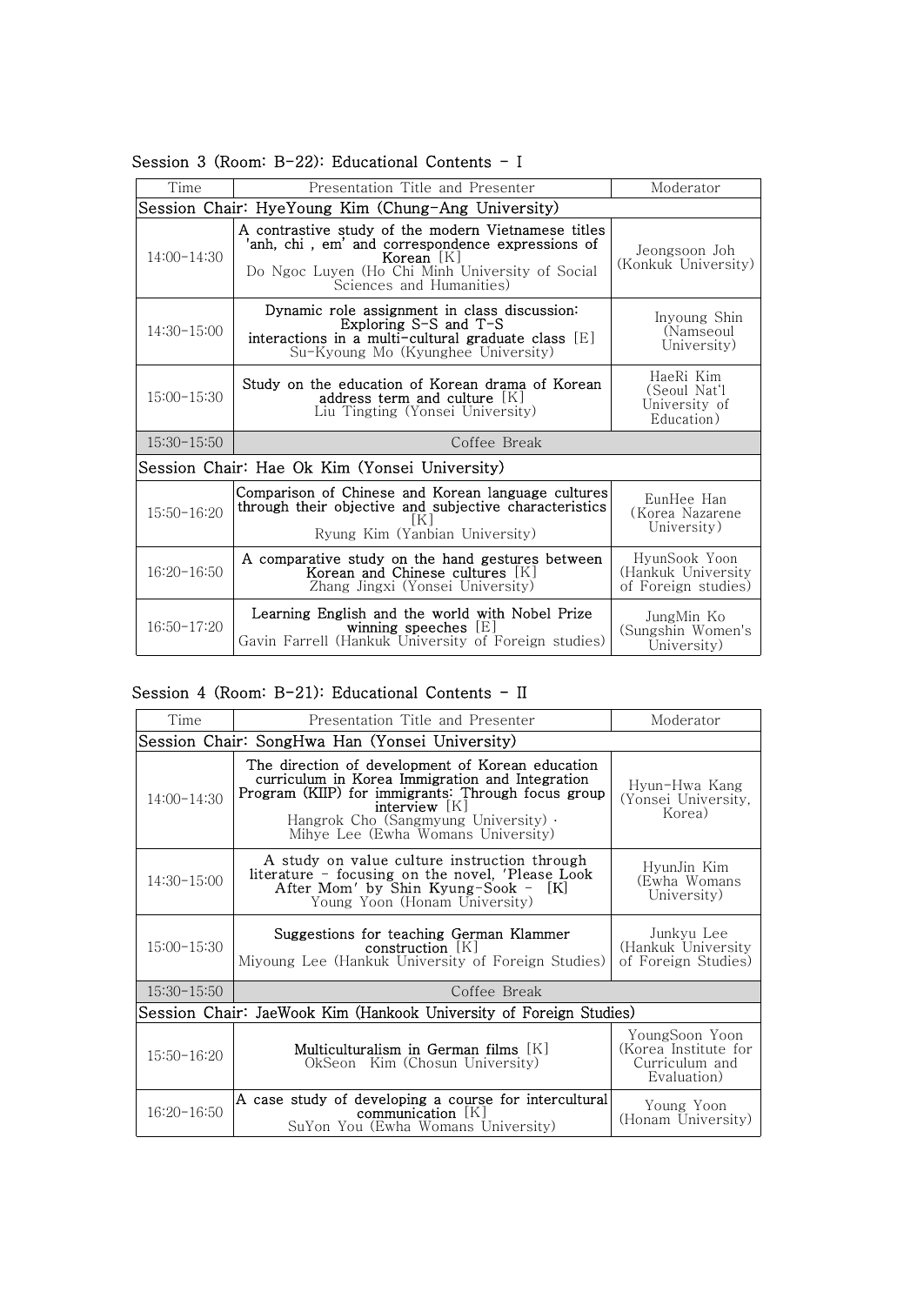| Time                                           | Presentation Title and Presenter                                                                                                                                                                           | Moderator                                                         |  |
|------------------------------------------------|------------------------------------------------------------------------------------------------------------------------------------------------------------------------------------------------------------|-------------------------------------------------------------------|--|
| Session Chair: Yong-ju An (SunMoon University) |                                                                                                                                                                                                            |                                                                   |  |
| $14:00-14:30$                                  | Communication strategy use in French language<br>learning among adult non native speakers [E]<br>Hazlina Abdul Halim · Nur Sharydatul Elyza<br>Saharudin · Mardewee Endut<br>(Universiti Putra Malaysia)   | Miyang Cha<br>(Namseoul<br>University)                            |  |
| $14:30-15:00$                                  | Language learning strategies used in learning Malay<br>as foreign language in Malaysia [E]<br>Siti Saniah Abu Bakar<br>(Sultan Idris Education University)                                                 | Anida Binti Sarudin<br>(Universiti<br>Pendidikan Sultan<br>Idris) |  |
| $15:00 - 15:30$                                | How is L2 Korean prosody acquired?:<br>Evidence from tone pattern productions by L1<br>Mandarin speakers [K]<br>Ok Joo Lee (Ewha Womans University)                                                        | Yoonhee Choe<br>(Chongshin)<br>Univeristy)                        |  |
| $15:30-15:50$                                  | Coffee Break                                                                                                                                                                                               |                                                                   |  |
|                                                | Session Chair: SungYeon Kim (Hanyang University)                                                                                                                                                           |                                                                   |  |
| $15:50 - 16:20$                                | Teaching English to one's own children [E]<br>Kyle Philip Devlin<br>(Hankuk Univeristy of Foreign Studies)                                                                                                 | YunKyu Kim<br>(Korea Nat'l<br>University of<br>Education)         |  |
| $16:20-16:50$                                  | The readability of a basic Malay language module<br>for foreign language learners [E]<br>Dahlia Janan · Norliza Jamaluddin<br>(University Pendidikan Sultan Idris) .<br>David Wray (University of Warwick) | MiRan Yang<br>(Dong-Ah Institute)<br>of Media and Arts)           |  |
| $16:50-17:20$                                  | Pilot study: How to present words to adult students<br>in an EFL immersion setting and their strategy use<br>[E]<br>Mikyung Kim<br>(International Graduate School of English)                              | YoungJoo Jeon<br>(Mokwon University)                              |  |

Session 5 (Room: B-20): Methodology - I

#### Session 6 (Room: B-19): Methodology - II

| Time            | Presentation Title and Presenter                                                                                                                                                                                                                           | Moderator                                                |
|-----------------|------------------------------------------------------------------------------------------------------------------------------------------------------------------------------------------------------------------------------------------------------------|----------------------------------------------------------|
|                 | Session Chair: YoungShik Lee (HanNam University)                                                                                                                                                                                                           |                                                          |
| $14:00-14:30$   | A study on the educational methods of Korean<br>conjuntive endings for Chinese learners of Korean<br>K<br>See-Gyoon Park · YoungMi Hwang<br>(Kunsan Nat'l University)                                                                                      | MyungHee Kim<br>(Sookmyung<br>Women's University)        |
| $14:30-15:00$   | The effectiveness of teaching suprasegmentals of<br>English on facilitating L2 learners' listening<br>comprehension ability $ E $<br>MiRan Yang (Dong-Ah Institute of Media and Arts)                                                                      | Sang-Keun Shin<br>(Ewha Womans)<br>University)           |
| $15:00 - 15:30$ | A study on the effects of teaching patterned<br>sentences to 5th graders on their English writing<br>ability and attitude toward writing $[K]$<br>HyeongSeok Seo (PyeongTak Buyung Primary<br>$School$ ).<br>Sun Lee (Gonju Nat'l University of Education) | JaeWook Kim<br>(Hankuk Univeristy<br>of Foreign Studies) |
| $15:30-15:50$   | Coffee Break                                                                                                                                                                                                                                               |                                                          |
|                 | Session Chair: HangDuck Cho (Sookmyung Women's University)                                                                                                                                                                                                 |                                                          |
| $15:50-16:20$   | An ecological approach to small group discussion:<br>Focusing on emergence and affordance [E]<br>Kyong-hyon Pyo (Dankook Univeristy)                                                                                                                       | Mihye Lee<br>(Ewha Womans<br>University)                 |
| $16:20-16:50$   | The effects of intensive output activity in focus on<br>form instruction for elementary English classes $[K]$<br>Jinyoung Kim (Gak-ri Elementary School),<br>Kyeong Hee Rha (Chungbuk Nat'l University)                                                    | HyunOk Kim<br>(Aju University)                           |
| $16:50-17:20$   | The effect of practice teaching with a reflective<br>approach through In-Service English Teacher<br><b>Training Program</b> [K]<br>JungMin Ko (Sungshin women's University) .<br>JuYong Jung (Gyeonggi English Village Paju Camp)                          | YoungJu Bang<br>(MyungJi University)                     |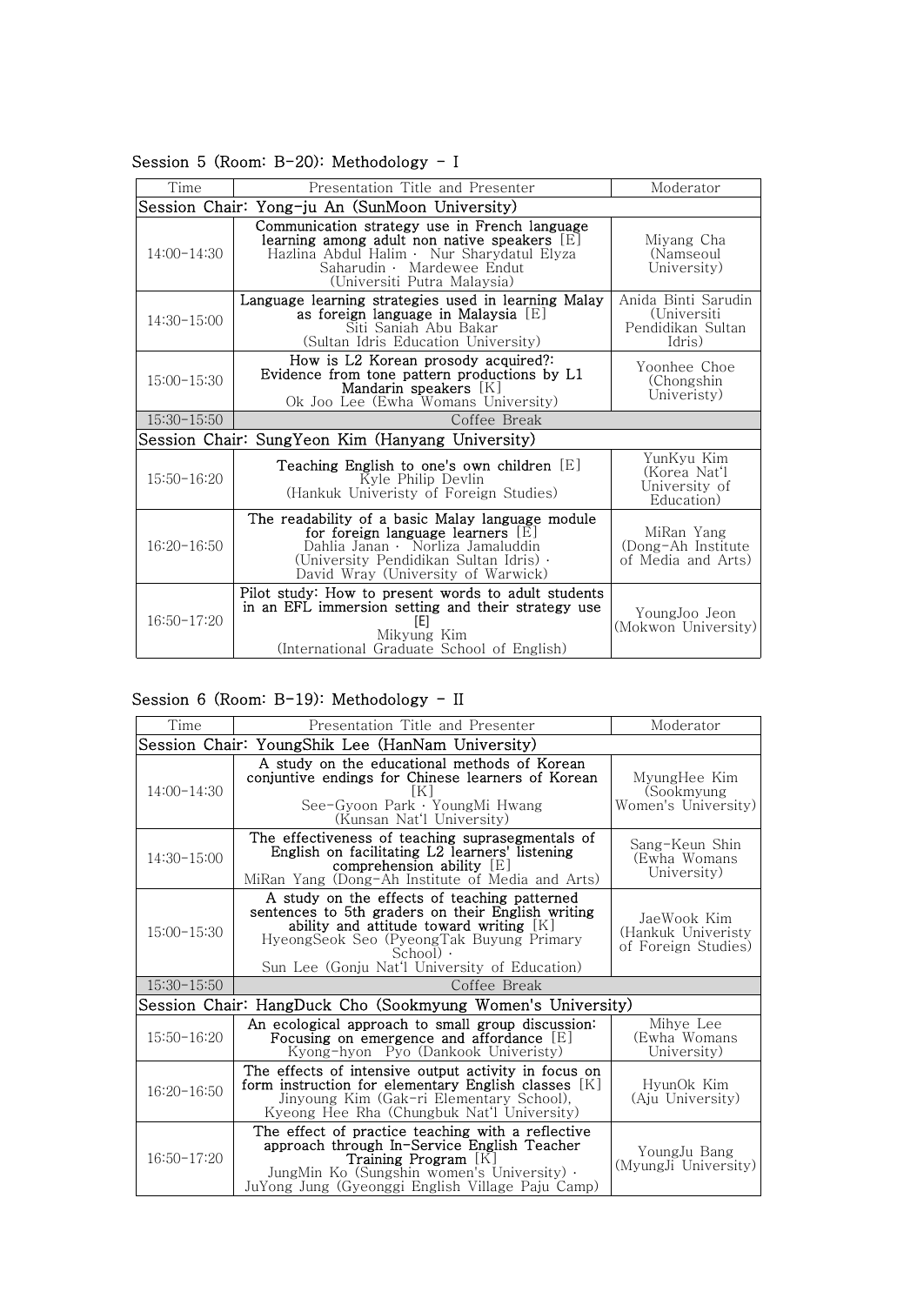| Time            | Presentation Title and Presenter                                                                                                                                                               | Moderator                                                        |  |  |
|-----------------|------------------------------------------------------------------------------------------------------------------------------------------------------------------------------------------------|------------------------------------------------------------------|--|--|
|                 | Session Chair: KyeongHee Rah (ChungBuk University)                                                                                                                                             |                                                                  |  |  |
| $14:00-14:30$   | Errors in oral production of French language<br>among Malay learners $[E]$<br>Mardewee Endut · Hazlina Abdul Halim ·<br>Nur Sharydatul Elyza Saharudin<br>(Universiti Putra Malaysia)          | ByungJun Cho<br>(Inha University)                                |  |  |
| $14:30-15:00$   | A comparison of the use of communication strategies<br>in different interactions [E]<br>Miyang Cha (Namseoul University)                                                                       | Kyong-hyon Pyo<br>(Dankook Univeristy)                           |  |  |
| $15:00 - 15:30$ | The relations of children 's English educational<br>phenomenon to multicultural mothers' personal<br>variables, environment, child-rearing attitudes $[E]$<br>Ki-jung Kim (Bucheon University) | ChangYong Shim<br>(GyeongIn Nat'l<br>University of<br>Education) |  |  |
| $15:30-15:50$   | Coffee Break                                                                                                                                                                                   |                                                                  |  |  |
|                 | Session Chair: KunNim Lee (Korea Institute for Curriculum and Evaluation)                                                                                                                      |                                                                  |  |  |
| $15:50 - 16:20$ | A study on the effect of multicultural families'<br>environments on children's English learning $[K]$<br>SeungHye Shin<br>(Hankuk Univeristy of Foreign Studies)                               | Ki-jung Kim<br>(Bucheon University)                              |  |  |
| $16:20-16:50$   | The intercultural competence and sensitivity changes<br>of Korean teachers of English during a study abroad<br>teacher training program $[E]$<br>Yoonhee Choe (Chongshin Univeristy)           | SunKyung Kim<br>(Yuhan University)                               |  |  |
|                 |                                                                                                                                                                                                |                                                                  |  |  |

Session 7 (Room: B-14): Research Methodology - I

## Session 8 (Room: B-13): Research Methodology - I

| Time            | Presentation Title and Presenter                                                                                                                                                                      | Moderator                                                          |
|-----------------|-------------------------------------------------------------------------------------------------------------------------------------------------------------------------------------------------------|--------------------------------------------------------------------|
|                 | Session Chair: JongBai Hwang (Konkuk University)                                                                                                                                                      |                                                                    |
| $14:00-14:30$   | Is there academic vocabulary for specific fields? $-$<br>Constructing EAP corpus for applied linguistics -<br>IEI<br>Je-Young Lee<br>(Korea Nat'l University of Education)                            | Ok-Hee Park<br>(Baeje University)                                  |
| $14:30-15:00$   | Diagnosing reading problems of the third graders<br>of the middle school of Korea based on informal<br>reading inventory $[E]$<br>Seunghee Choi (Ansan Seongho Middle School)                         | HyunJung Kim<br>(Hankuk<br>Univeristy of<br>Foreign Studies)       |
| $15:00 - 15:30$ | The qualitative study on the change of classes<br>between Korean and native English teachers<br>through collaborative strategies $[K]$<br>Jieun Na (Kuryong Elementary School)                        | See-Gyoon Park<br>(Kunsan Nat'l<br>University)                     |
| $15:30-15:50$   | Coffee Break                                                                                                                                                                                          |                                                                    |
|                 | Session Chair: Dong-Ho Pak (KyungHee University)                                                                                                                                                      |                                                                    |
| $15:50 - 16:20$ | Korean year 1 elementary students' English<br>literacy readiness assessment for their upcoming<br>public English education $[E]$<br>Jooyoung Park (Hansei University)                                 | HyunWoo Lim<br>(Hankuk<br>Univeristy of<br>Foreign Studies         |
| $16:20 - 16:50$ | Meta-analysis on teaching methods for<br>underachievers [E]<br>Myeonggi Jeong<br>(Seoul Song Jeong Elementary School)                                                                                 | Tae-Hyuck Moon<br>(Korea Nat'l<br>University of<br>Education)      |
| $16:50-17:20$   | Korean public elementary school English teachers<br>self-perceptions on teaching of English in English<br>(TEE): Value versus ability $[E]$<br>Todd Jobbitt<br>(Hankuk Univeristy of Foreign Studies) | Kyle Philip Devlin<br>(Hankuk<br>Univeristy of<br>Foreign Studies) |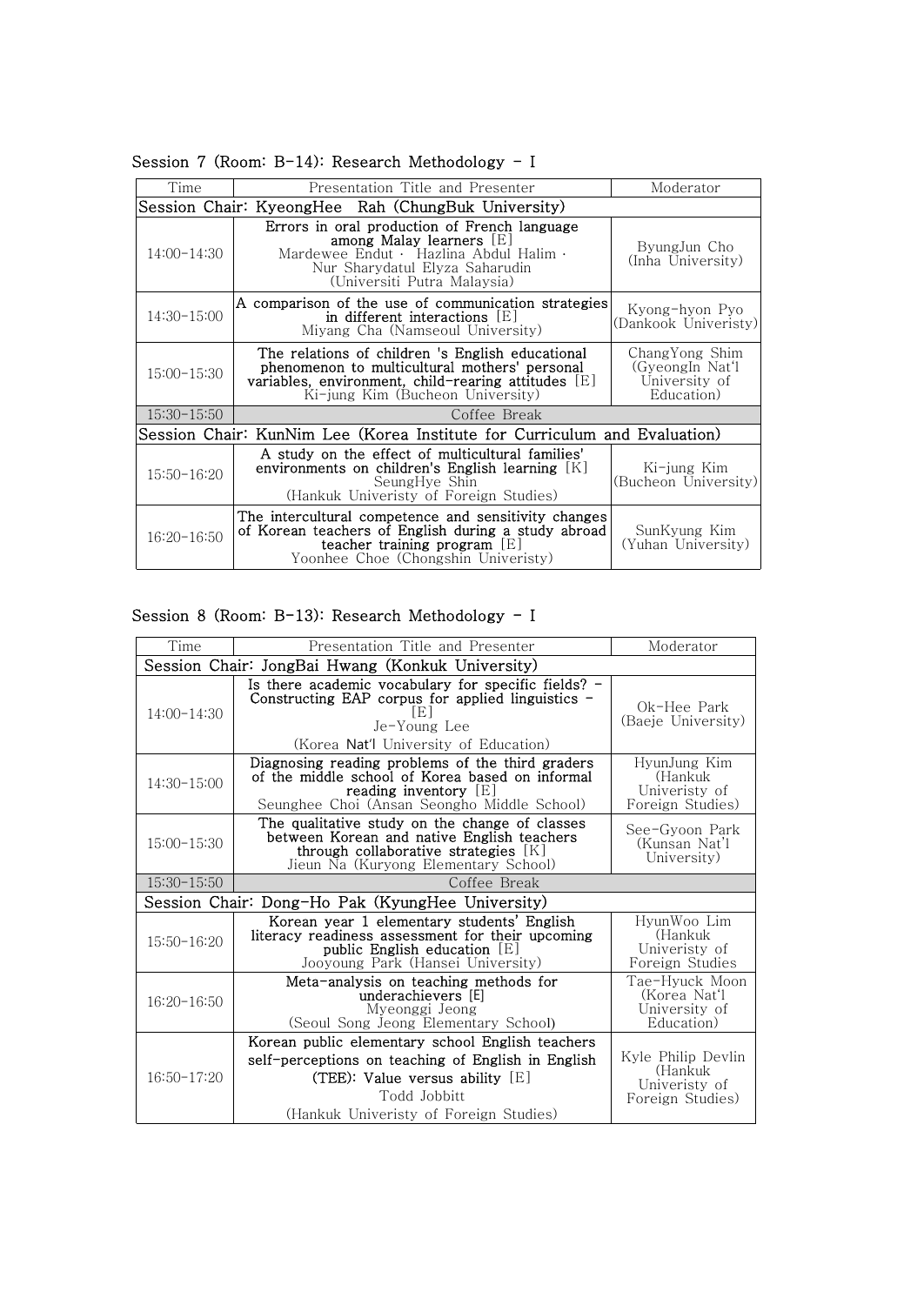| Time            | Presentation Title and Presenter                                                                                                                               | Moderator                                             |
|-----------------|----------------------------------------------------------------------------------------------------------------------------------------------------------------|-------------------------------------------------------|
|                 | Session Chair: HeeShim Song (SeoKyeong University)                                                                                                             |                                                       |
|                 | Error identification and correction in the                                                                                                                     | SangMin Lee                                           |
| $14:00-14:30$   | classroom[E]                                                                                                                                                   | (KyungHee                                             |
|                 | Charles Fullerton (Hongik University)                                                                                                                          | University)                                           |
|                 | The effects of process writing approach on students'                                                                                                           |                                                       |
| $14:30-15:00$   | intrinsic motivation [E]                                                                                                                                       | Jooyoung Park                                         |
|                 | Bomin Kim · MiHye Kim                                                                                                                                          | (Hansei University)                                   |
|                 | (Hankuk Univeristy of Foreign Studies)                                                                                                                         |                                                       |
|                 | Skills in English for Korean postgraduate engineering                                                                                                          | MiHye Kim                                             |
| $15:00 - 15:30$ | students in the academic community $[E]$                                                                                                                       | (Hankuk Univeristy                                    |
|                 | Inyoung Shin (Namseoul University)                                                                                                                             | of Foreign Studies)                                   |
| $15:30-15:50$   | Coffee Break                                                                                                                                                   |                                                       |
|                 | Session Chair: EunSoon Lee (Dankook University)                                                                                                                |                                                       |
| $15:50-16:20$   | Constructing rating scales for the assessment of<br>young learners' English speaking performance [K]<br>HyunJung Kim<br>(Hankuk Univeristy of Foreign Studies) | JiIn Kim<br>(Hankuk Univeristy<br>of Foreign Studies) |
|                 | Rating domains and rater training for TOPIK writing                                                                                                            | Sun Lee                                               |
| $16:20 - 16:50$ | [K]                                                                                                                                                            | (Gonju Nat'l                                          |
|                 | YoungShik Lee                                                                                                                                                  | University of<br>Education)                           |
|                 | (HanNam University)                                                                                                                                            |                                                       |
|                 | Validation study of NEAT IBT reading items $[K]$                                                                                                               | Haedong Kim                                           |
| $16:50-17:20$   | Bokyung Cho                                                                                                                                                    | (Hankuk Univeristy                                    |
|                 | (Korea Institute for Curriculum and Evaluation)                                                                                                                | of Foreign Studies)                                   |

Session 9 (Room: B-12): Research Trends and Outcomes - I

Session 10 (Room: B-11): Research Trends and Outcomes - II

| Time            | Presentation Title and Presenter                                                                                                                                                                                   | Moderator                                                                   |  |
|-----------------|--------------------------------------------------------------------------------------------------------------------------------------------------------------------------------------------------------------------|-----------------------------------------------------------------------------|--|
|                 | Session Chair: KangGuk Lee (Hankuk Univeristy of Foreign Studies)                                                                                                                                                  |                                                                             |  |
| $14:00-14:30$   | Language learning journal writing and portfolio<br>projects: Efficacy and sustainability [E]<br>David E. Shaffer (Chosun University)                                                                               | EunJu Lee<br>(Ewha Womans<br>University)                                    |  |
| $14:30-15:00$   | Comparative study on the needs of English, Chinese<br>and Japanese test-takers $[K]$<br>Haedong Kim · JiIn Kim · JaeSeung Park· JungMin<br>Choi (Hankuk Univeristy of Foreign Studies)                             | EunKyung Mang<br>(Aju University)                                           |  |
| $15:00 - 15:30$ | Blended-learning: A study of effect and satisfaction<br>using a class blog for English proficiency<br>$development$ [K]<br>YuKyeong Lee<br>(Seoul Daewang Elementary School)                                       | Hohsung Choe<br>(Hankuk Univeristy of<br>Foreign Studies)                   |  |
| $15:30-15:50$   | Coffee Break                                                                                                                                                                                                       |                                                                             |  |
|                 | Session Chair: Jeong-ryeol Kim (Korea Nat'l University of Education)                                                                                                                                               |                                                                             |  |
| $15:50-16:20$   | Using electronic books in the classroom to enhance<br>emergent literacy skills in young children [E]<br>HeeChul Jeon<br>(Yong-In ChoDang Elementary School)                                                        | Hyung-Wook Yang<br>(Jeonnam Institute of<br>Foreign Language<br>Education ) |  |
| $16:20-16:50$   | Teaching written language to low achievers [E]<br>Kyoungcheol Kim<br>(Gim Cheon Dongbu Elementary School)                                                                                                          | Sun-Ah Lee<br>(Pyeong-Chang Office<br>of Education)                         |  |
| $16:50-17:20$   | Meta-analysis of the effects of content-integrated<br>English education in knowledge-based subjects and<br>skill-based subjects in elementary school [E]<br>Tai-hwan Kwon<br>(Korea Nat'l University of Education) | Sunmi Park<br>(Korea Nat'l<br>University of<br>Education)                   |  |